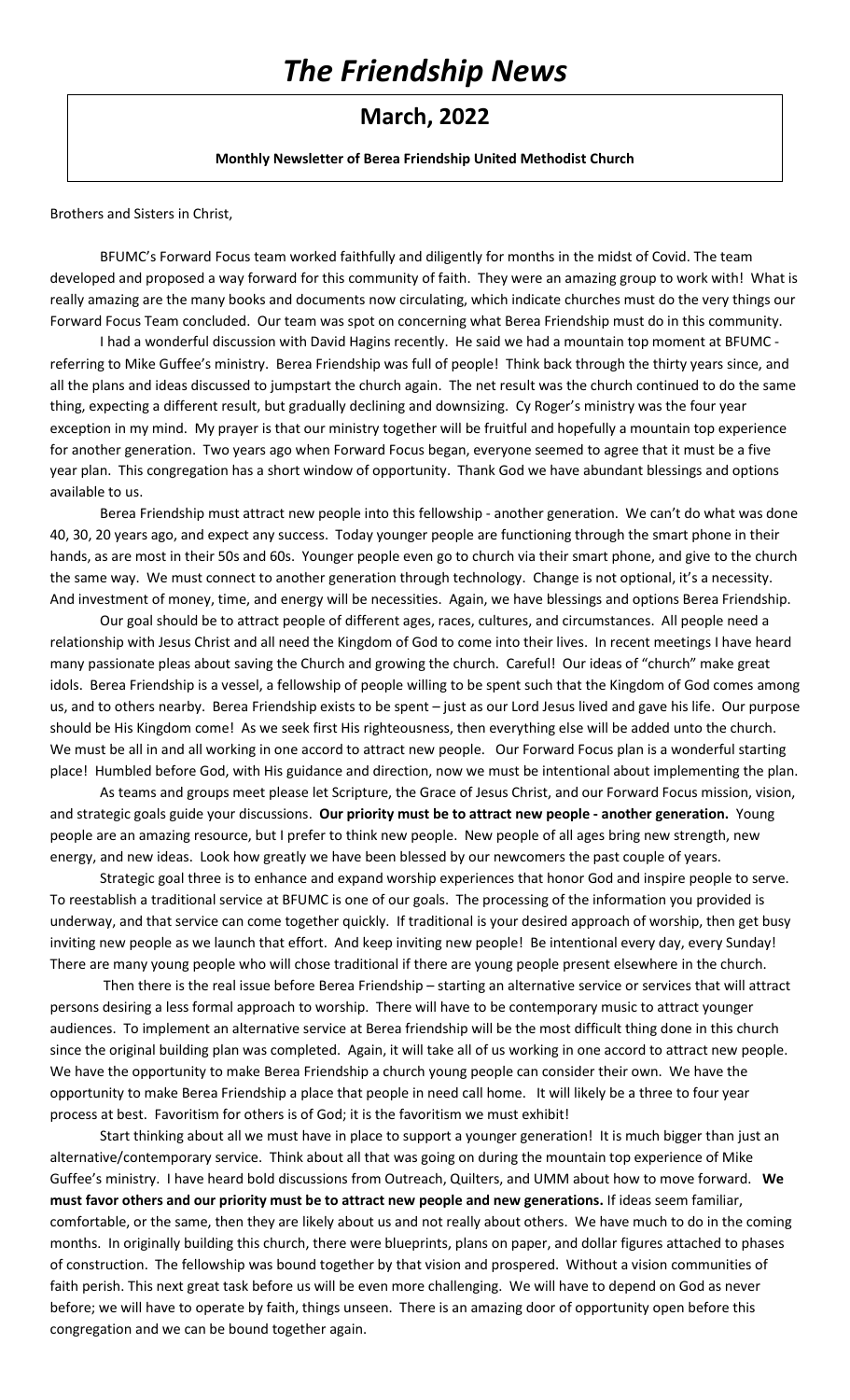The single most important thing one generation must do is to make the church a place where the next generation wants to worship. The logic and necessity is obvious to us. As we are bound together in the purpose of sharing Jesus Christ with others, God will bless BFUMC. Here are some of the blessings we will experience: we will see God in control, we'll see our specific needs meet, our faith will be strengthened, our perseverance developed, our spiritual maturity will grow, we will become increasingly Christ-like, and we'll experience God walking with us. We will see the goodness God intends - infinitely beyond the little picture of our imaginations. I am looking forward to walking the mountain tops with you Berea Friendship!

> In Christ, Pastor Davon

Our Church Family **March Birthdays** March 01 Christopher McClain *March Anniversaries* March 02 Roth Paxton March 03 Alex Stone March 03 Michael Cook 06 Robert and Betty Bridges 13 Roy and Martha Oxley March 04 T.J. Melton 18 Jose and Jayne Ferer March 05 Debbie Capps 18 Jimmy & Susan Kruse March 05 Elyse Evans 25 Tony and Carolyn Earnest March 06 Bob Dunn 25 Jim and Margaret Rawson March 06 Cindy Hester 29 Kenneth and Joyce Tucker March 06 Bobby Taylor Happy Anniversary March 10 Ronald Failor March 11 Parks Evans The Friendship Circle March 11 Mark Miller Meeting on Tuesday, March 12 Mark Wells March 15, 2022 at 2:00 p.m. in the Huckaby Classroom. March 13 Henry Philpot March 15 Rebecca P. Surett March 16 Kay Moorehead March 18 Brad Armstrong The Shalom Circle will have a brief March 19 Mike Hovious meeting after the Week of Prayer March 20 "Tari" Beeson Program on March 19<sup>th</sup> to plan our April meeting March 26 Joel Sidney Disher March 29 Betty Stover Men's Group Meeting March 29 Mark Nalley Saturday, March 19<sup>th</sup> 8:00 a.m.

**Prayer List:** Cindy Cooper, Henry Philpot, Carolyn Earnest, Miller Bogan, Nancy Hamilton, Larry McCants, Nancy McCants, Beverly Threatt, Janet Stone. Continued prayers for our Shut Ins. Our Shut Ins are being supported by Project Connect 2022.

Our Sincere Condolences to the family of Doris Elizabeth Hollingsworth who passed away on February 20<sup>th</sup>. Ms. Hollingsworth was Mother of our Carolyn Hunter and Glenda Argo.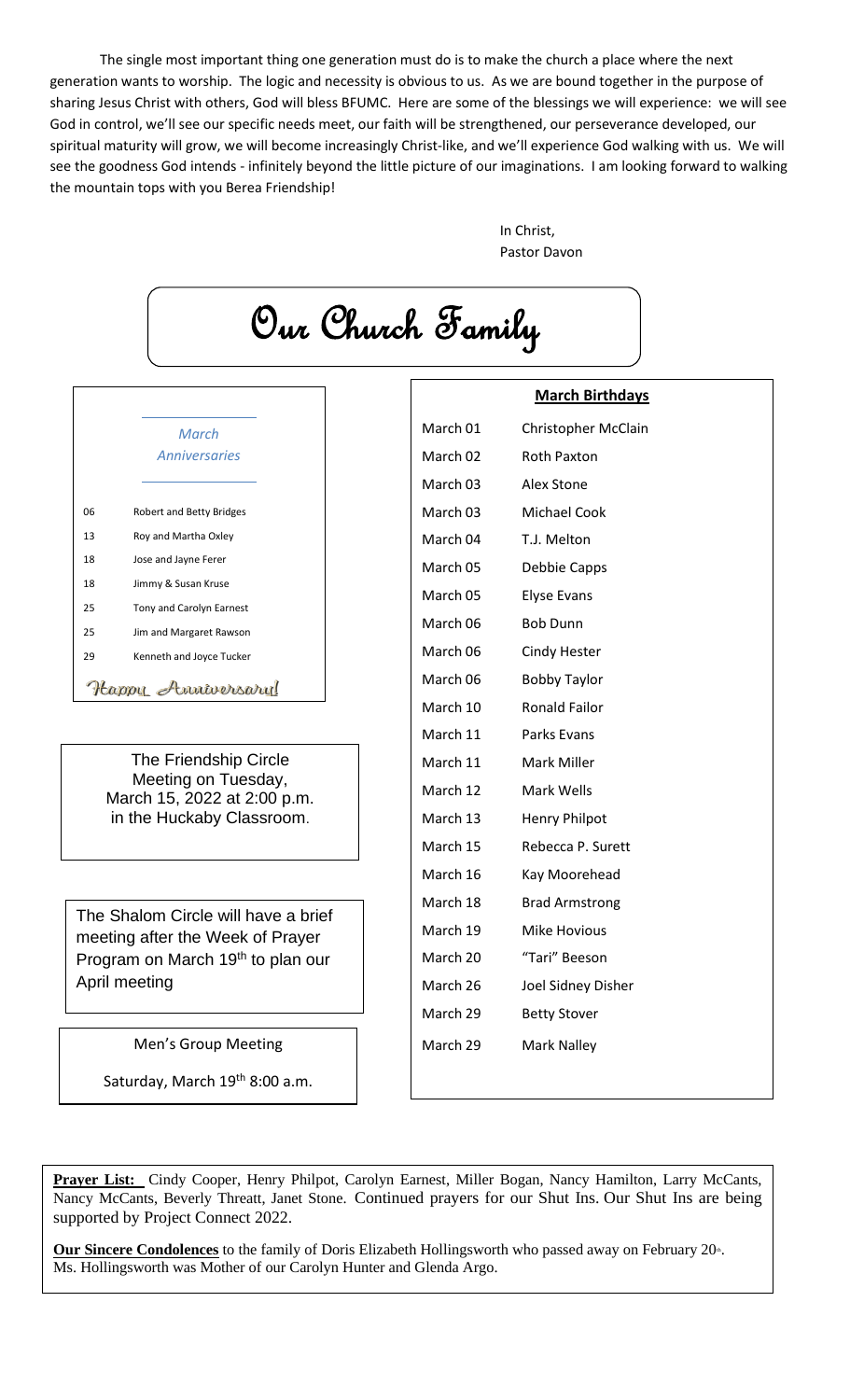# **March**

# 2022

| Sunday                                                                                                                                             | Monday                                                | Tuesday                                                                                                             | Wednesday                                               | Thursday                                                                                                                                             | Friday                                                                                                                                  | Saturday                                                                                                                                     |
|----------------------------------------------------------------------------------------------------------------------------------------------------|-------------------------------------------------------|---------------------------------------------------------------------------------------------------------------------|---------------------------------------------------------|------------------------------------------------------------------------------------------------------------------------------------------------------|-----------------------------------------------------------------------------------------------------------------------------------------|----------------------------------------------------------------------------------------------------------------------------------------------|
|                                                                                                                                                    |                                                       | $\mathbf{1}$<br>11:30 a.m. Quilters<br>5:45 p.m. A Shrove<br><b>Tuesday Pancake</b><br>Super & Prepare<br>for Lent! | $\overline{2}$<br>6:30 p.m. ASH<br>Wednesday<br>Service | 3<br>Quilters 6:30 p.m.                                                                                                                              | $\overline{4}$<br>7:00 p.m.<br>World Day of<br>Prayer Virtual<br><b>Bible Study</b><br>Zoom Mtg #<br>410 366 2426<br>Passcode<br>2N9cQf | 5                                                                                                                                            |
| 6<br>9:00 a.m. Sunday<br>School<br>10:00 a.m. Worship<br>10:00 a.m. Live<br>Streamed                                                               | $\overline{7}$                                        | 8<br>11:30 a.m. Quilters<br>5:45 p.m. CDC<br>Meeting                                                                | 9<br><b>Choir Practice</b><br>6:30 p.m.                 | 10<br>Quilters 6:30 p.m.                                                                                                                             | 11                                                                                                                                      | 12                                                                                                                                           |
| 13<br>9:00 a.m. Sunday<br>School<br>10:00 a.m. Worship<br>10:00 a.m. Live<br>Streamed                                                              | 14<br><b>Outreach Ministries</b><br>Meeting 6:30 p.m. | 15<br>11:30 a.m. Quilters<br>10:00 Prayer<br><b>Group Meeting</b><br>2:00 p.m.<br>Friendship Circle                 | 16<br><b>Choir Practice</b><br>6:30 p.m.                | 17<br><b>Inspiration Group</b><br>St. Paddy Lunch<br>10:30 p.m. to 2:00<br>p.m.<br>Thrive Upstate<br>4:00 p.m. to 6:00<br>p.m.<br>Quilters 6:30 p.m. | 18                                                                                                                                      | 19<br>8:00 a.m. Men's Club<br>11:00 a.m. UMW<br>Week of Prayer<br>and Self Denial<br>Luncheon<br>Shalom Circle<br>Meeting after<br>Luncheon. |
| 20<br>9:00 a.m. Sunday<br>School<br>10:00 a.m. Guest<br>Speaker<br><b>Guest Soloist</b><br>10:00 a.m. Live<br>Streamed<br>Covered Dish<br>Luncheon | 21                                                    | 22<br>11:30 a.m. Quilters                                                                                           | 23<br><b>Choir Practice</b><br>6:30 p.m.                | 24<br>Quilters 6:30 p.m.                                                                                                                             | 25                                                                                                                                      | 26<br>Dribble for Destiny,<br>Inc. Basketball<br>Tournament<br>8:00 a.m. until                                                               |
| 27<br>9:00 a.m. Sunday<br>School<br>10:00 a.m. Worship<br>10:00 a.m. Live<br>Streamed                                                              | 28                                                    | 29<br>11:30 a.m. Quilters                                                                                           | 30<br><b>Choir Practice</b><br>6:30 p.m.                | 31<br>Quilters 6:30 p.m.                                                                                                                             |                                                                                                                                         |                                                                                                                                              |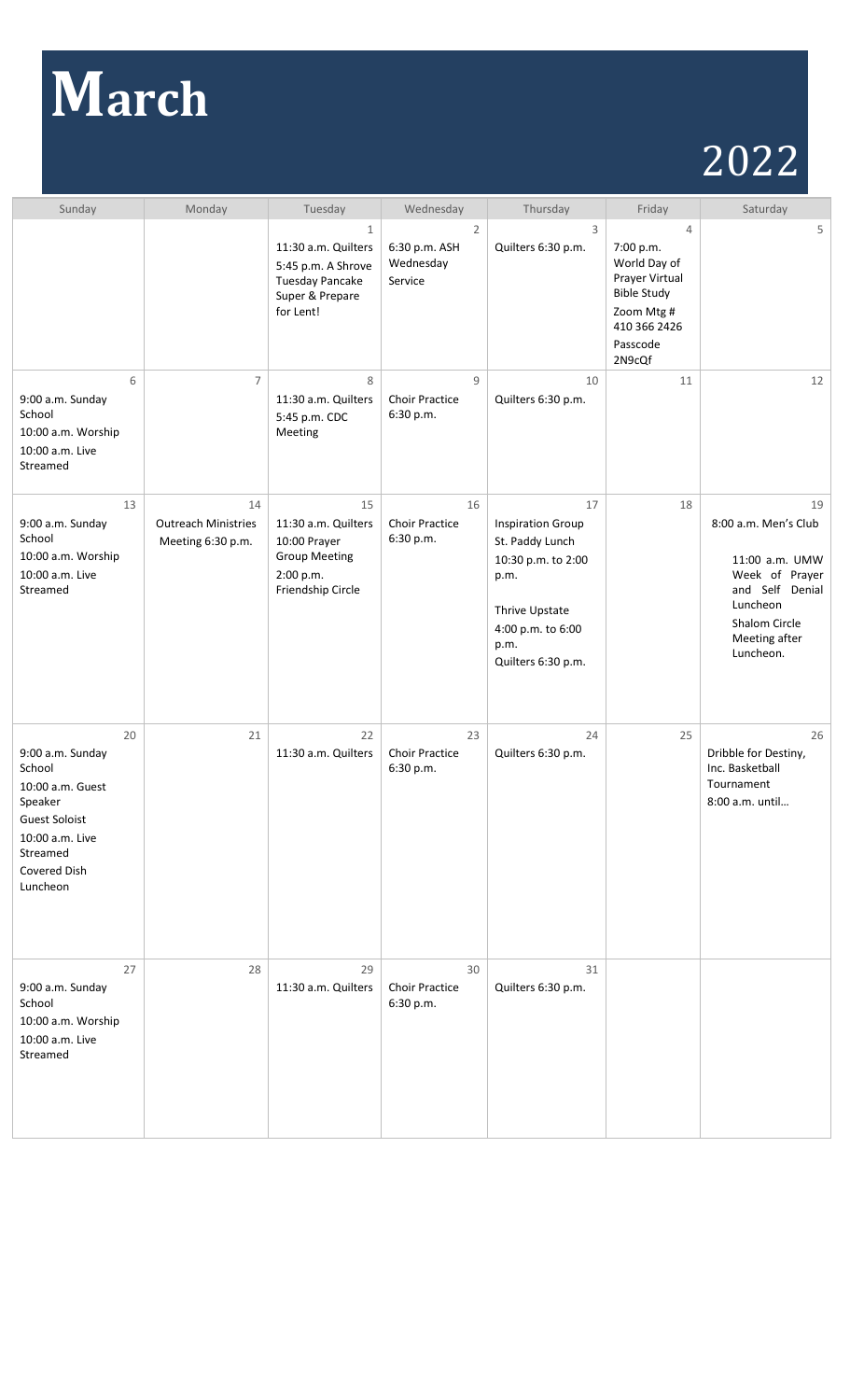## ASH Wednesday Evening Service March 2<sup>nd</sup>, 6:30 p.m.

# in our Sanctruary

**The Inspiration Group** is hosting a St. Paddy Lunch March 17<sup>th</sup> in the Social Hall from 10:30 a.m. until 2:30 p.m. Meat, Drinks and Paper Products will be provided. Register on the Sign-Up Sheet or by contacting Brenda Benton, Jan Smith, or the Church Office.

**Basketball Dribble for Destiny, Inc**. Spring Travel Basketball! If you are interested in helping with Set Up /Take Down of Bleachers, Open/Close of our building, Traffic, and Incidentals, please contact the Church Office. These are Saturdays: March 26th , April 2nd , April 23rd , May 7th , May 14th , and June 4th

#### **Outreach Ministries News**

Outreach ministries will have a meeting on March 14th at 6:30 p.m. in the social hall. All members are encouraged to attend. We will be working on our projects for 2022.

During the month of March we will continue to collect items for Triune Mercy Center. A list is located on the door at the back of the sanctuary and on the table at the back of the sanctuary

#### **Salkehatchie 2022**

Aldersgate United Methodist Church will be hosting a information event for Salkehatchie on Sunday, April 3, 2022 from 5 p.m until 8 p.m. They are looking for people that participated in Salkehatchie to come and share their experience and help promote this ministry. Salkehatchie is supposed to up and running this summer. If you would like to participate in this, please contact Vickie Failor and she will get you in touch with the representative from Aldersgate UMC.

**Easter!** The Children's Ministry Team needs empty Egg Cartons and Plastic Eggs! You can help by donating Egg Cartons and Plastic Eggs by April 10th. Please place your donations in the "BOX" at the back of the Sanctuary.

EASTER EGG HUNT Saturday, April 16<sup>th</sup>. 1:00 p.m. until 4:30 p.m. Mark your calendars now. Look for more details coming soon. This fun event is sponsored by the Outreach & Children's Ministry committees.

**CDC BOARD MEETING:** March 8<sup>th</sup>, 5:45 p.m. Board to discuss Finances, Grant, Ways to reach CDC Families.

**MENS GROUP YARD SALE APRIL 9th**: Doors open at 7 a.m. Contact Bobby Taylor 864-630-3676

This **YARD SALE** will take on a different **FACE**! We are looking for good stuff y'all !!

**THRIVE UPSTATE** visits on March 17<sup>th</sup>! We are happy to have them back with us! Come help us make this ST. Patrick's Day special for Thrive Residents!

#### **Mass Notification System**

Our Church has purchased through a generous donation a calling service, One Call Now, is a service where we can send out mass communication by either phone, text, email or all three to everyone on the list. We are going to be compiling a list of numbers, and emails.

Please complete the enclosed list and return it to the church via email, offering plate, or US mail, so we can put together this service. This service will be available for every chairperson/leader to use for their own groups and for the church office to use as a way to easily get information to the congregation.

\*\*\*\*\*\*\*\*\*\*\*\*\*\*\*\*\*\*\*\*\*\*\*\*\*\*\*\*\*\*\*\*\*\*\*\*\*\*\*\*\*\*\*\*\*\*\*\*\*\*\*\*\*\*\*\*\*\*\*\*\*\*\*\*\*\*\*\*\*\*\*\*\*\*\*\*\*\*\*\*\*\*\*\*\*\*\*\*\*\*\*\*\*\*\*\*\*\*\*\*\*\*\*\*\*\*\*\*\*\*\*\*\*\*\*\*\*\*\*\*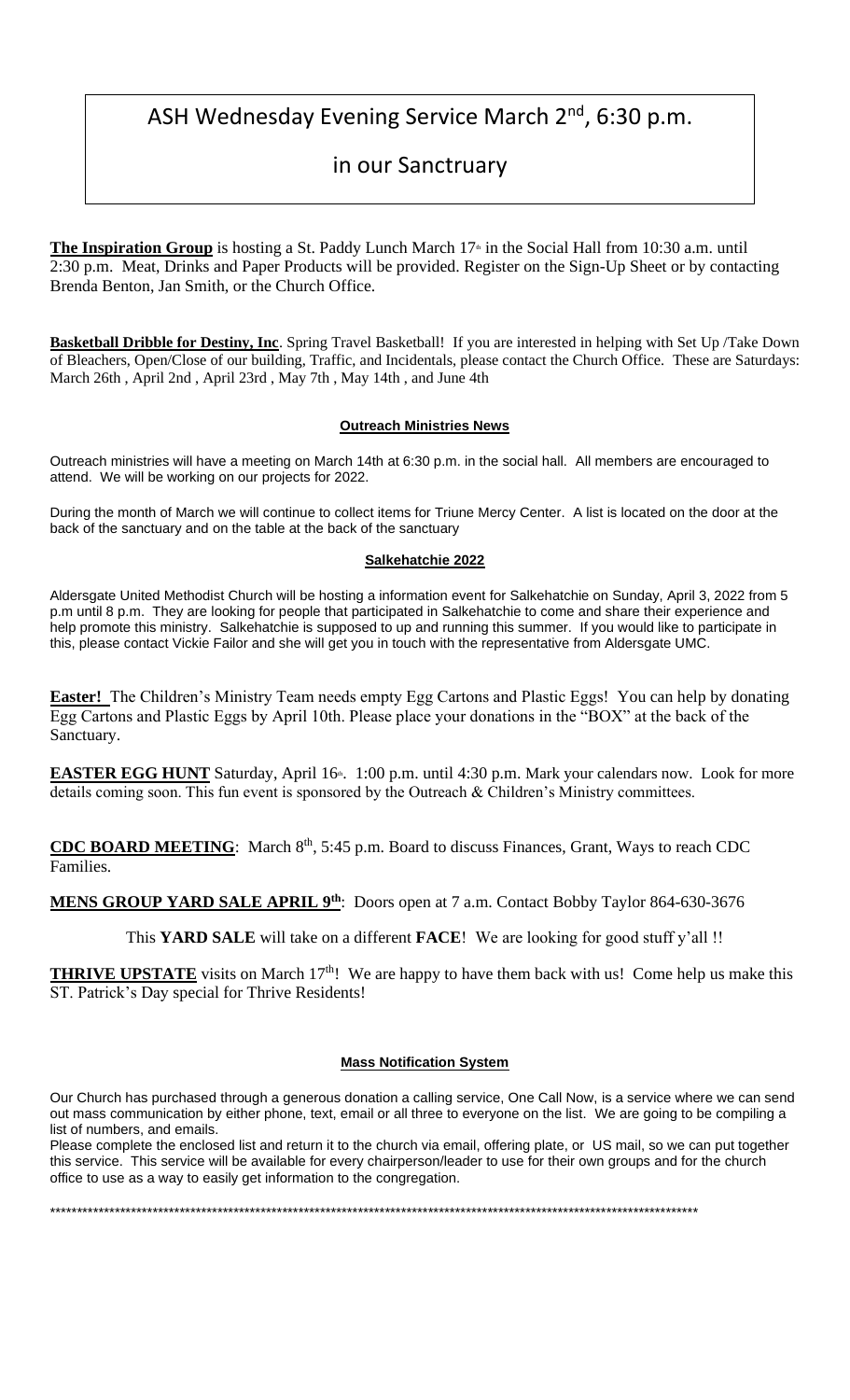#### **One Call Now Service**

I would like to register to receive messages from the church or groups I am associated with by the following means. You can pick one or all ways of notifications.

| If you have any questions about this service, you can contact Vickie Failor and she will be happy to explain it to you. |  |
|-------------------------------------------------------------------------------------------------------------------------|--|
|                                                                                                                         |  |

#### **COVERED DISH LUNCHEON**

#### SUNDAY MARCH 20, 2022

March your Calendar for Sunday, March 20<sup>th</sup>. Joining us during our Morning Service will be Guest Speaker Stacey Ashemore of the JUST SAY SOMETHING Program and Soloist, Orrie Burdine. We look forward to hearing from them. Please join us following this Service for a Covered Dish Luncheon. Bring your favorite meats or vegetables to share! Beverages will be provided.

#### **TRUSTEES 2022**

Trustees on board this year are the following: Robert Bagwell, Barry Childs, Cindy Cooper, Carolyn Earnest, Rick Greer, Dena Nalley, Alex Philpot, Buddy Stover, Rob Wallace. There are many projects onboard for Year 2022 and more to be published. Please reach out to our Trustees if you see items that we need to address and we will add them to our list!

#### **United Methodist Women**

The Executive Board has planned several meetings for the entire unit and all the ladies of the church for the year. Please keep a eye out in the newsletters and bulletins for information on these events. If you would like more info on the UMW, please ask any of the ladies on the board, Anne-Marie Wallace, Vickie Failor, Jane Walker, Vivian Day, Martha McWhite,, Laura Childs, Brenda Benton

The United Methodist Women will host the annual Week of Prayer and Self Denial luncheon on Saturday, March 19th at 11:00 a.m. A registration list will be available at the back door to the sanctuary. All ladies of the church are invited to join us for this meaningful service.

The Greenville District United Methodist Women will be hosting a World Day of Prayer virtual bible study on Friday, March 4th at 7:00 p.m. The link for the meeting is<br>Zoom meeting ID: 410 366 2426 passco

passcode: 2N9cQf. If you would like to participate, but do not have a way to zoom, contact Anne-Marie Wallace and she will work on a way to host the event at our church for everyone to attend as a group.

#### **Concessions during Basketball Tournaments!!**

The United Methodist Women will be running the concessions stand for the Dribble For Destiny basketball tournaments. The dates are March 5<sup>n</sup>, March 26<sup>n</sup>, April 2<sup>nd</sup>, April 23<sup>rd</sup>, May 7<sup>n</sup>, May 14<sup>n</sup>, and June 4<sup>n</sup>. We would love to have a group of ladies to rotate on these days, so everyone does not have to be there all day. If you can volunteer to help, please contact Anne-Marie Wallace, UMW President. The consession stand opens when the games start and we close them during the last quarter of the game. The games are normally scheduled from 9 a.m. until 7-8 p.m. The length of the tournaments depends on how many teams are playing.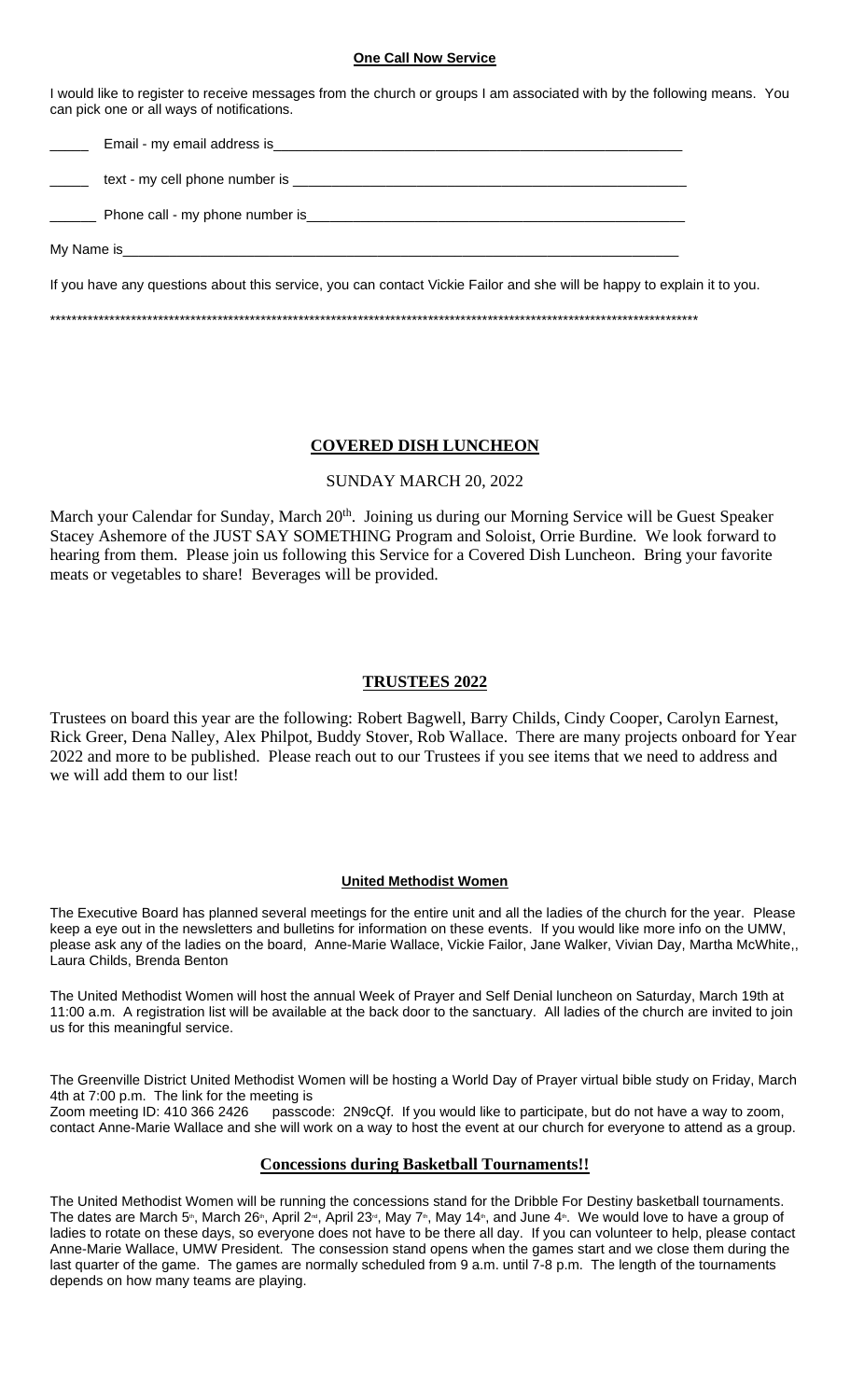#### **Prayer Focus**

Our prayer focus for March is on the Emma Norton Services in St. Paul, Minnesota. They were founded in 1917 by the United Methodist Church and have been supported by United Methodist Women.

Their programs include providing housing for the homeless and those with mental illnesses, chemical dependency, and chronic health conditions. They also work with children and youth in the area. Their focus is on social and emotional learning, providing homework help, and offering many extracurricular activities. Their SOAR program provides help with the application process for receiving supplemental security income for those who may qualify.

Their mission - provide transformational housing for women with young children on their journey to recovery. Their vision - boldly expand, empower, and transform lives through education.

Their values - community, accountability, perseverance, innovation, protecting and valuing the whole human spirit. Their goal - to use their collective power to build collaborative communities and partnerships to achieve systemic change.

Birthday cards will be sent to missionaries Doris Frazier in Kentucky and Laura Kirby in North Carolina.

#### **Bringing Light to the Journey**

#### **Wesley Community and Health Centers in Phoenix offers health and wholeness to its changing communities.**

by Nile Sprague, with Tara Barnes

Wesley Community and Health Centers began in 1950 as a small community center in south central Phoenix. Today, Wesley has three Phoenix campuses, and it continues to grow. Its health clinics and community centers work together to provide a holistic approach to well-being and build what Chief Executive Director Blaine Bandi calls a vibrant, effective connection with the community.

The health clinics offer a wide range of services, including family medicine, prenatal care, chronic disease management, vaccinations, breast cancer screening, counseling and more. The health center services are offered on a sliding scale based on family size and income for those who are uninsured.The community center offers exercise and nutrition classes and gym as well as a community garden and kitchen. It also offers English-as-asecond-language classes and afterschool and summer care for students in kindergarten through 8th grade. Commnity center programs rely on grants, donations and partnerships to provide programming for free or reduced rates.

As a national mission institution, Wesley is supported by United Methodist Women through grants, training, technical support and member involvement. Members' generous Mission Giving is what enables United Methodist Women to help organizations like Wesley across the country uplift their communities.

#### **Whole-person care**

Wesley has always served low-income, primarily Hispanic communities. Almost all staff are bilingual. The original community center focused on adult English classes and citizenship activities, then expanded to include more children's programming as a gymnasium was added. The mother and baby clinics of the 1970s and 1980s also expanded into more comprehensive health-care offerings. The original building, on 10th Street, known as the Phoenix Campus, is a physical example of Wesley's growing outreach as additions were built onto the site as the centers needed to expand.

The Golden Gate campus, about 7 miles from the Phoenix Campus is the biggest and most active, with modern facilities built to meet health-care and community needs. Like the original location, it has clinics and a gym, and this is also where the garden and community kitchen are located. The third location, the Health Center at Coffelt, is a small clinic near an affordable-housing complex and low-income housing neighborhood next to a nice park.

What makes Wesley unique is its understanding of the social determinants of health, which are often a much better predictor of health status than genetics, Bandi explained, factors such as education level, first language and housing and employment status. So Wesley intentionally offers additional support to clinical care.

"This is where the community center comes in," Bandi said. "The community center wraps services complementary to treating people and keeping them well and healthy. There probably isn't an exercise class where you go to the doctor. We do have exercise classes. Your doctor probably doesn't offer an ESL class or a class that will help you find a job. We do that here. More than likely there isn't an afterschool program where you go to the doctor. Here, we do that. The health centers and community centers complement each other in helping us be better stewards, better respondents to the needs of our community."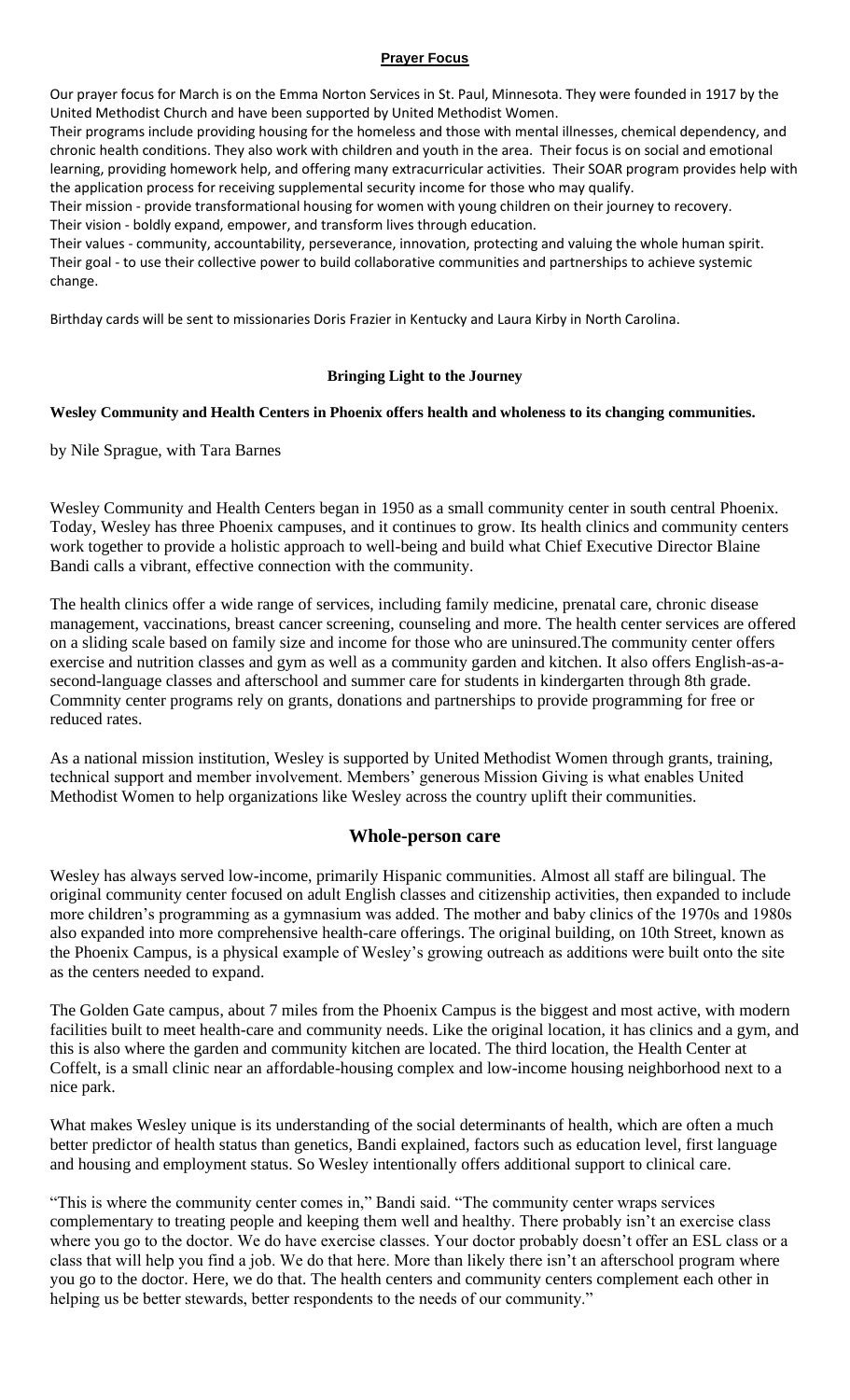#### **Equipping for change**

About 30 women were exercising in the gym when I arrived at the Golden Gate Campus early on a Thursday morning. In the kitchen I met Lucia Sisterna, who had just started her job as the kitchen manager a few months before. She was making a peach and kale salad for the women to eat after their exercise class, which was being led in Spanish by J-Lee Stewart. Sisterna partners with Stewart to offer participants natural and healthy foods.

"I love this job because I love to cook," Sisterna said about her first professional cooking job. "And I also like that I can help people understand that good food isn't necessarily bad tasting. It's very simple. And it's still pretty yummy."

The meals aren't just served to the program participants. They also learn how to make the meals and often take ingredients home. Some of the ingredients are grown right in the center's garden. The exercise and nutrition classes, according to Stewart, aren't just about losing weight but are also about disease prevention and mental health.

"The feedback that I get from the participants is great, because they see the changes," Stewart said. "They gradually start feeling better, and then say they have fewer back problems, fewer headaches, fewer joint problems. They're stronger. They feel more awake and have more energy. They sleep better. They get less angry. They're a little bit happier. And the more they do this, the more they feel the change that they were looking for. They improve their health—physical, mental and emotional."

The students at the afterschool and day-care programs provided at Wesley also learn about good health and nutrition and exercise. It's part of Wesley's goal of caring for the whole person and the whole family. The children's programs also offer homework assistance, structured physical activity, arts and crafts, snacks, gardening and educational activities in science, math, reading and cultural awareness.

Graciela Ohlmaier says she's seen improvements in her grandchildren's behavior since they've been attending Wesley's programs. She often helps take care of her four grandchildren, who have been in the program for about six years. She appreciates the positive changes she's seen in their lives.

#### **Connecting care**

Ohlmaier is also a patient of Wesley's health clinic. A regular checkup in July found abnormalities in her mammogram. A biopsy, which she also received at Wesley, showed that her breast cancer had returned. She's now receiving treatment.

"I'm not afraid because I have a lot of faith in God," she said. "The size of the tumors is quite small. I caught them just in time."

Among its other clinical offerings, Wesley is a Well Woman HealthCheck Program contractor and a Title X Family Planning site. The health centers offer culturally competent family-planning services, including exams, testing, education, birth control and treatment to uninsured or low-income community members. WWHP provides free breast and cervical cancer screening for those who are low income, uninsured or underinsured.

Nancy Vasquez is Wesley's patient navigator for WWHP. A casual conversation she had with Ohlmaier is what encouraged Ohlmaier to get screened. Vasquez' role, as her title implies, is to help patients navigate the healthcare process. She helps them with paperwork and communication and connects them to services—and not just clinical services but counseling and financial resources. She says she loves the one-on-one with patients.

"A patient recently told me that his wife had gone to many different places, but it was here that his wife was finally diagnosed and treated, and she's doing so much better," Vasquez said. "He said they'd gone to specialists and spent so much money that they didn't have, but at Wesley she was diagnosed with the right illness and they didn't have to spend their whole life savings getting her treatment. Stories like that just really touch your heart."

Vasquez helps empower patients to ask questions, advocate for themselves and come to her if they need help. She's often a shoulder to cry on. She's a connector, a way Wesley goes out into the community as well as being a place to which the community can turn. She helps eliminate barriers.

"Our job at its core is eliminating barriers, building bridges, making it easier for people to access services," said Bandi.

Mikala Balk is Wesley's family planning and women's health program manager. She manages Wesley's federal family-planning grant. She too emphasizes the importance of supporting patients throughout the process.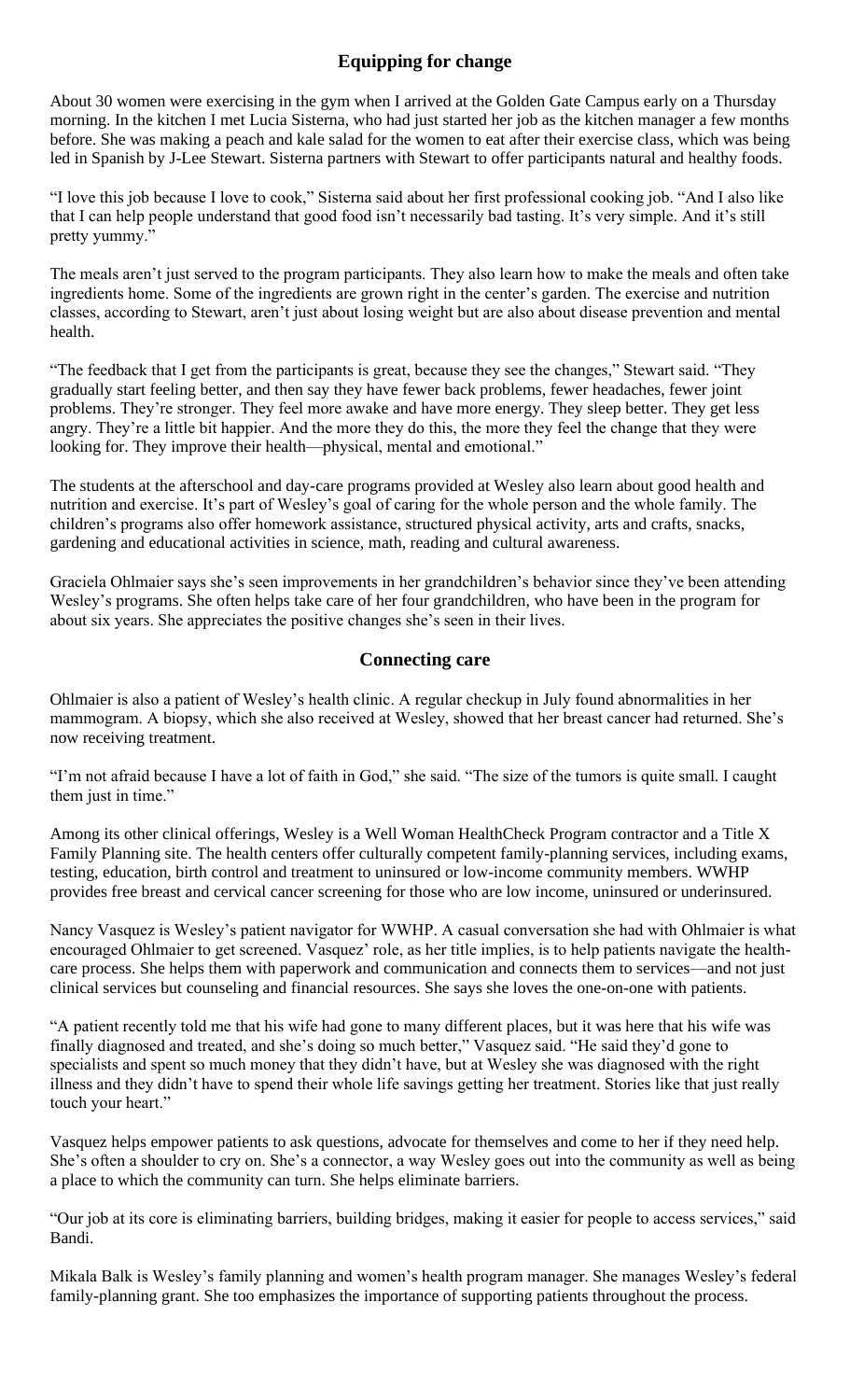"We take someone through the screening and the diagnostic and the biopsy. But if Nancy has someone she's navigating because they've been diagnosed, part of my role is to make sure that we have somewhere for those patients to go after that," she said. "We're not just saying, 'Okay, now go figure it out.' We find somewhere for them to go and services for them beyond us."

The Health Center at Coffelt opened in March 2021 to provide health care to people where they live. Raven Burrell is a physician assistant who works at the health center to provide all-encompassing care, as she describes it. At the location, which includes a laboratory, patients come for well-woman checks, well-child checks, diabetes and blood pressure management, mammograms and prenatal care, among other services.

"We're a primary-care home to make sure patients' entire well-being is cared for, not just physical health but their mental-emotional housing as well," Burrell said. "Looking at the social determinants of health, we try to make sure that we treat the whole person.

"I love the site here," she continued. "I think it is wonderful that we get to work here in the Coffelt area to be a primary-care home. Access to transportation or even just to a provider can sometimes be difficult. Working right here in the community is fulfilling for me to connect with patients on the health level but also just to see how they're doing to bring them some light to their journey."

#### **Extending reach**

I spoke over Zoom with Tringo Werke and her daughter, Addisalem Atnafu, who served as translator for her mother, a role she also fills when Werke visits Wesley's health clinic for checkups. Werke worked as a teacher in Hawassa, Ethiopia, before moving to the United States to live with her daughter and three grandchildren. She's lived in Phoenix for seven years. Wesley's clinic helps her manage her diabetes.

"I'm very thankful to have the clinic," Werke said. "The doctors are very caring."

Atnafu, who works as a hostess in a local restaurant, appreciates the low cost of checkups.

In response to the pandemic, virtual visits have increased, and it's a service Wesley intends to continue as another way to meet people where they are.

To help extend its reach, Wesley partners with other community organizations.

"We partner with other entities because there will always be more need than we can address on our own," Bandi said. "And we shouldn't feel like we need to try and address it on our own."

Bandi talked about a mobile food market for which Wesley hosts food drives, the mobile health-care unit from a nearby hospital that visits its parking lot, and working with the Mayo Clinic for clinical services and with Arizona State University to deliver free internet to their neighborhood. They're also a training site for medical students, some of whom later become Wesley employees.

Bandi says Wesley really looks to the community for guidance in the programs and services it provides.

"Half of our board members are made up of people who utilize our services," Bandi said. "We need their input. We need to understand. We need to show the community that this is their facility, their services, and that it's community directed what we do."

#### **Wesley and United Methodist Women**

One of Wesley's great community partnerships is with United Methodist Women. Bandi calls Wesley's relationship with United Methodist Women historic, long lasting and consistent, and that in addition to support from the national organization as a national mission institution, local members are ready to volunteer and provide donations and supplies.

"Many of the local members here support our afterschool program with supplies and backpacks when kids go back to school. They also support the big Christmas party for our kids and kids in the community, many of whom otherwise wouldn't get a Christmas present or a gift. They donate everything you can imagine, from necessities like socks and underwear and pants and shoes to toys and games and others and everything in between," Bandi said. "United Methodist Women at various churches have been very, very kind in meeting those needs and others."

Members of United Methodist Women in the Phoenix area and Desert Southwest Conference credit longtime executive director Betty Mathis for the deep connection between the national mission institution and United Methodist Women members.